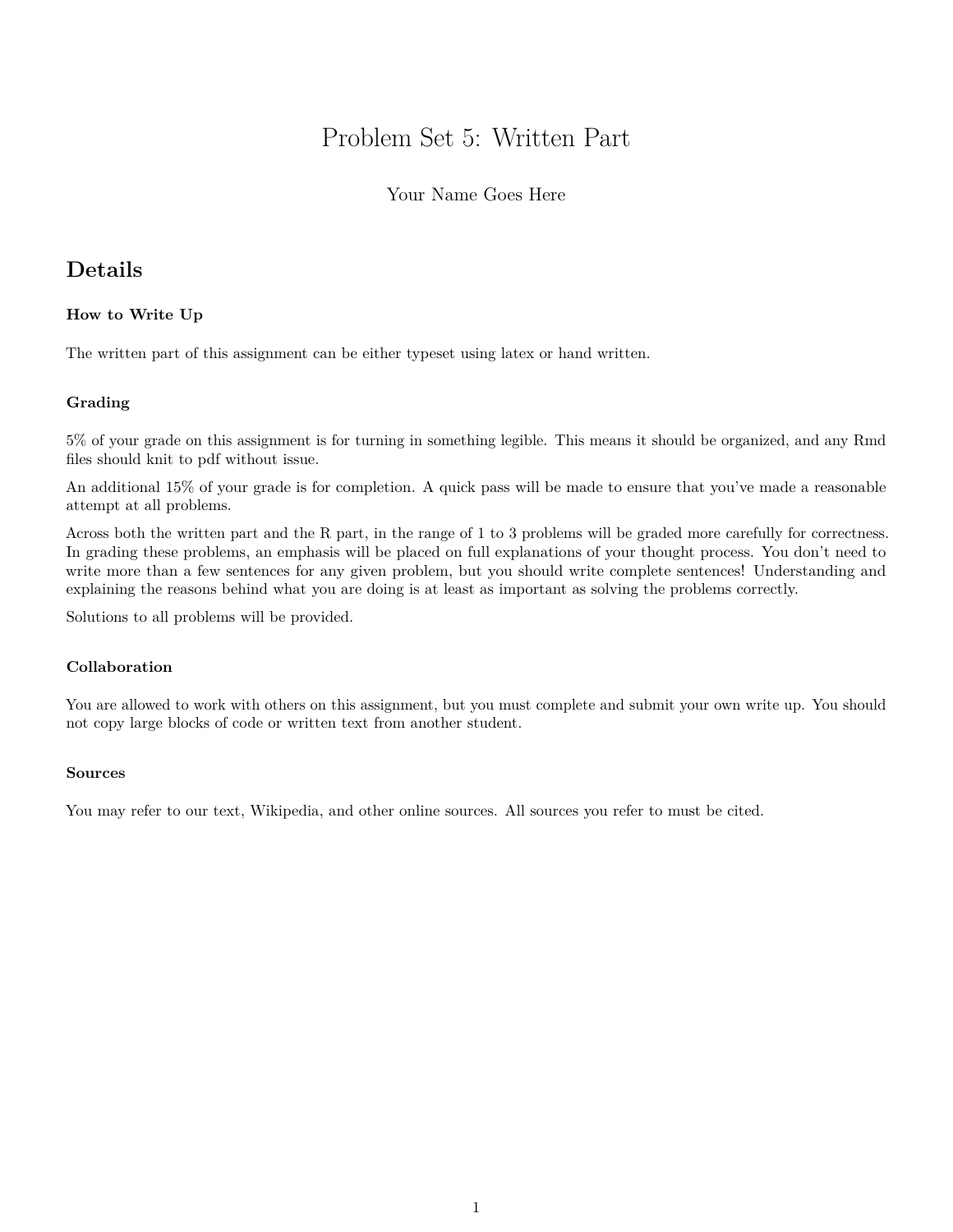# **Problem I: Binomial Distribution**

We have previously found that if  $X \sim \text{Binomial}(n, \theta)$  then the maximum likelihood estimator of  $\theta$  is  $\hat{\theta}^{MLE} = \frac{X}{n}$ . We showed that  $E(\hat{\theta}^{MLE}) = \theta$ ,  $Var(\hat{\theta}^{MLE}) = \frac{\theta(1-\theta)}{n}$ , and  $MSE(\hat{\theta}^{MLE}) = \frac{\theta(1-\theta)}{n}$ .

**(a) Is it possible for another estimator** Θ˜ **to have lower variance than the MSE? If so, give an example of such an estimator. If not, explain why not with reference to a theorem from class.**

**(b) Is it possible for another** *unbiased* **estimator** Θ˜ **to have lower variance than the MSE? If so, give an example of such an estimator. If not, explain why not with reference to a theorem from class.**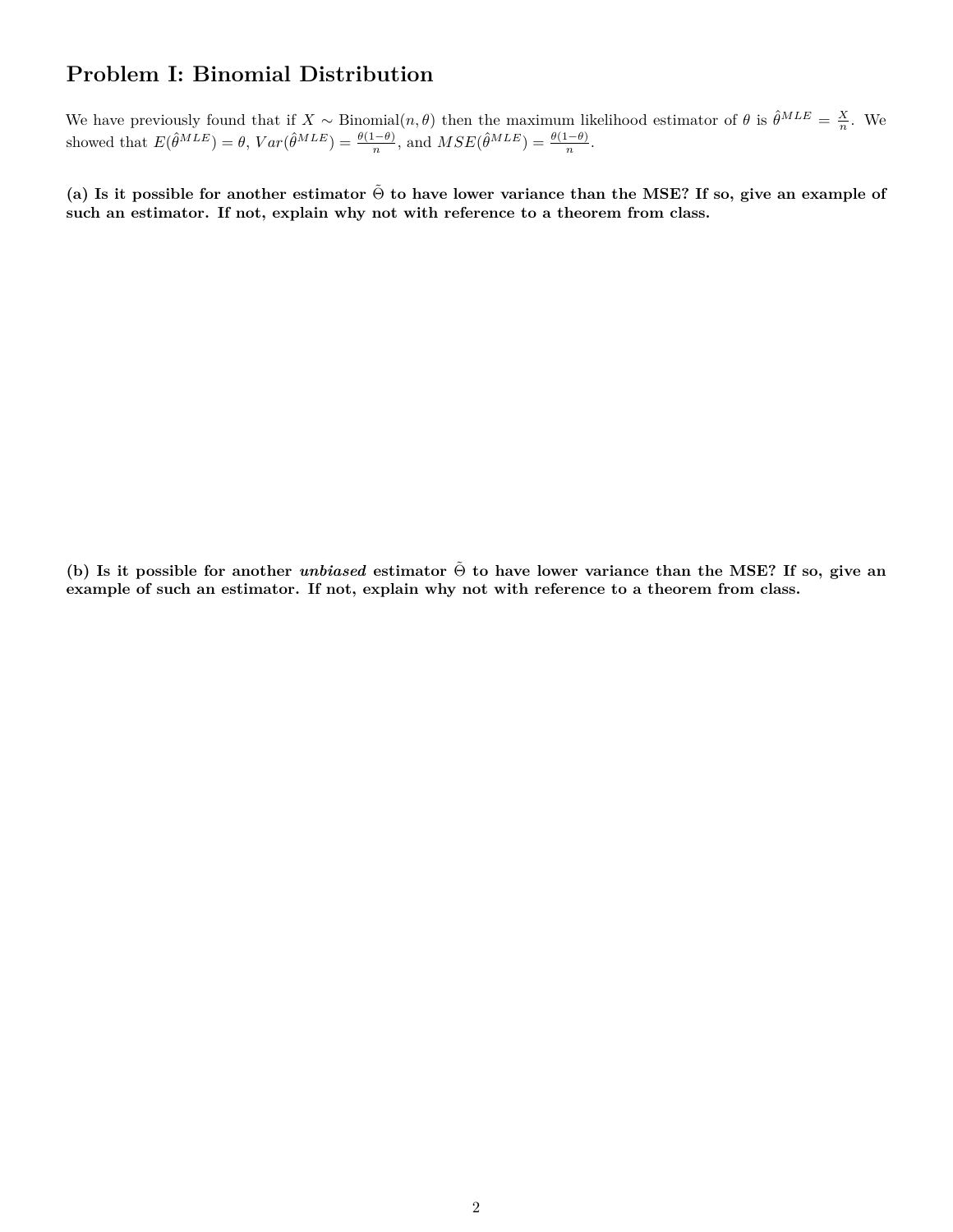### **Problem II: Exponential Distribution**

Suppose  $X_1, \ldots, X_n \sim \text{Exp}(\lambda)$ , where the  $X_i$  are independent.

Here are some facts about the exponential distribution (please use this parameterization of the exponential distribution for this problem):

If  $X \sim Exp(\lambda)$  then the density function is given by  $f(x|\lambda) = \lambda e^{-\lambda x}$ 

The mean and variance are given by  $E(X) = \frac{1}{\lambda}$  and  $Var(X) = \frac{1}{\lambda^2}$ .

Based on a sample  $x_1, \ldots, x_n$ , the log-likelihood function is:

$$
L(\lambda | x_1, \dots, x_n) = n \log(\lambda) - \lambda \sum_{i=1}^n x_i
$$

The first derivative of the log-likelihood function is:

$$
\frac{d}{d\lambda}L(\lambda|x_1,\ldots,x_n)=\frac{n}{\lambda}-\sum_{i=1}^nx_i
$$

The second derivative of the log-likelihood function is:

$$
\frac{d^2}{d\lambda^2}L(\lambda|x_1,\ldots,x_n)=-\frac{n}{\lambda^2}
$$

The maximum likelihood estimator can be shown to be:  $\hat{\lambda}_{MLE} = 1/\bar{X}$ .

**(a) Find a normal approximation to the sampling distribution of the maximum likelihood estimator. This will depend on the unknown parameter** *λ***.**